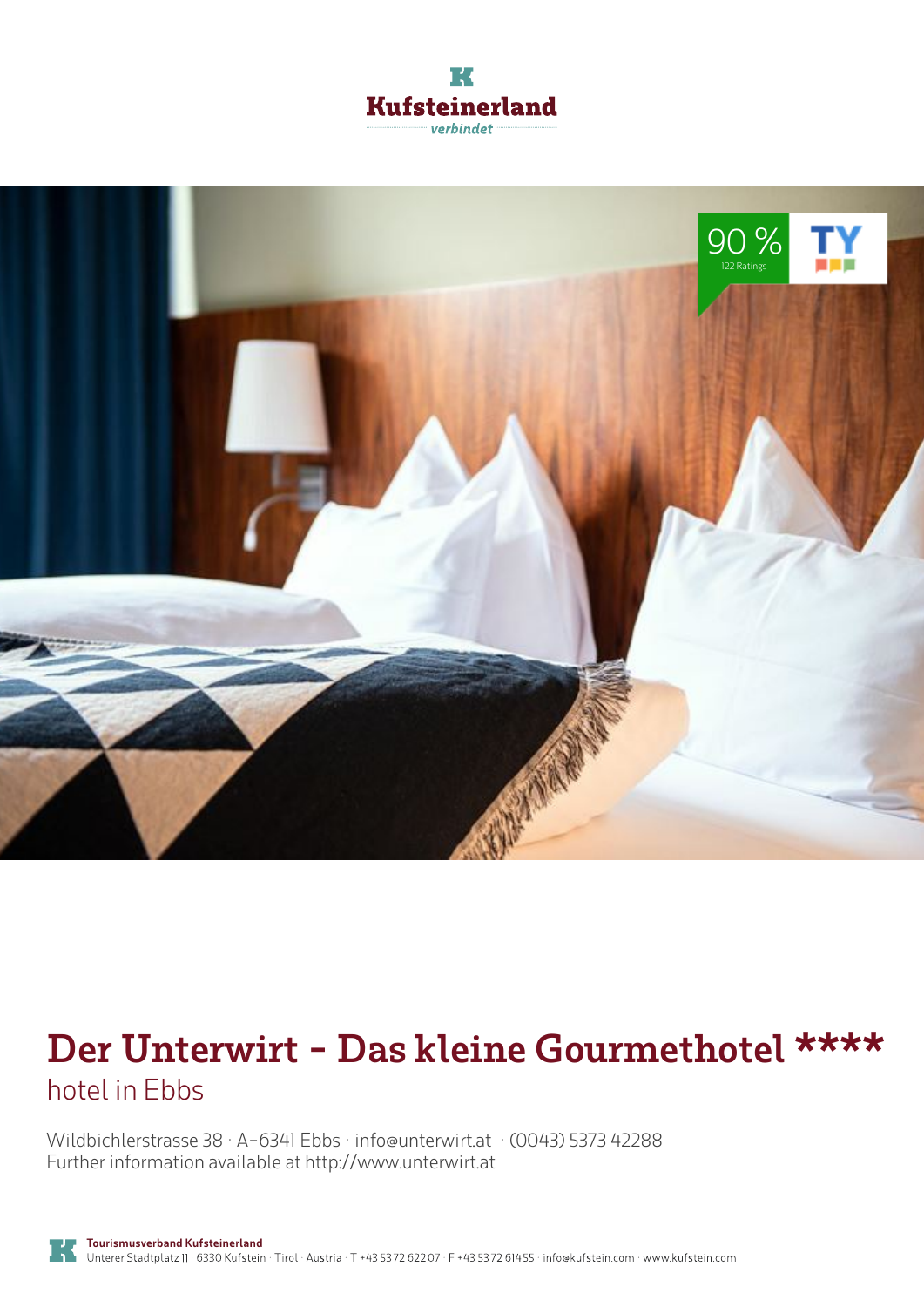

# **Der Unterwirt - Das kleine Gourmethotel \*\*\*\***

## hotel in Ebbs

A warm welcome at the Unterwirt - the small gourmet hotel with personal character. Discover <sup>a</sup> house full of authenticity and personal service. Our eye for detail and authenticity can be observed in our well-being rooms "Unterwirt pure". Here we combine historic elements connected to our house listed for preservation with modern trends. Also our country style "Landzimmer Unterwirt" invite you to enjoy cozyness. Here at the Unterwirt every guest should be able to enjoy his stay as individually as ...



### Facilities

on the hiking path · meadowlands · romantic surroundings · right on the bike path · right at the ski-bus/ hiking-bus/ bus stop · quiet location · central location · green area · sauna · massage on request · Kneipp's facility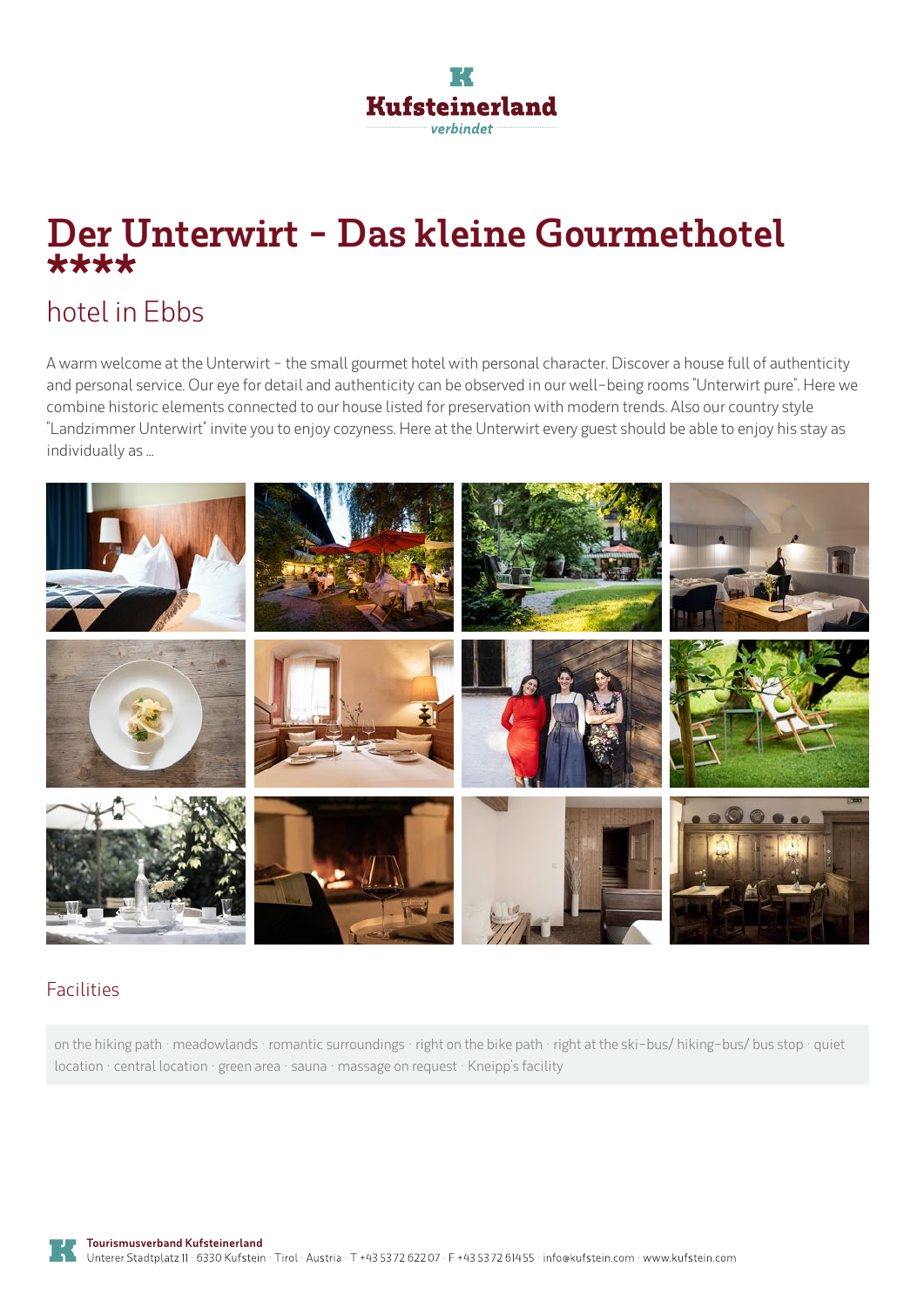

## **Rooms and apartments**

Current offers



### **Double room "Unterwirt Pur"**

A room with morning sun and <sup>a</sup> location next to the quiet garden. From the balcony you have <sup>a</sup> view of the greenery, all the way to the Zahmer Kaiser. The design is kept deliberately simple, and was exc... 1-2 Personen · 1 Bedrooms · 23 <sup>m</sup><sup>²</sup>

**€ [80,00](https://www.kufstein.com/en/book/ebbs/hotel/der-unterwirt-das-kleine-gourmethotel.html?utm_medium=PDF&utm_campaign=Vermieter-Prospekt&utm_source=Der+Unterwirt+-+Das+kleine+Gourmethotel)** per person on 05.07.2022

ab

ab

ab

ab

**To the offer**



#### **Double room, shower, toilet, facing the garden**

A room with morning sun and <sup>a</sup> location next to the quiet garden. From the balcony you have <sup>a</sup> view of the greenery, all the way to the Zahmer Kaiser. The design is kept deliberately simple, and was exc... 1-2 Personen · 1 Bedrooms · 23 <sup>m</sup><sup>²</sup>



### **Double room "Einfach [Unterwirt"](https://www.kufstein.com/en/book/ebbs/hotel/der-unterwirt-das-kleine-gourmethotel.html?utm_medium=PDF&utm_campaign=Vermieter-Prospekt&utm_source=Der+Unterwirt+-+Das+kleine+Gourmethotel)**

The street-front rooms were renovated in 2016, and furnished with high-quality materials, comfortable Meierling box-spring beds. floorboards and light colours. They offer everything you need; some eve...

1-2 Personen · 1 Bedrooms · 18 <sup>m</sup><sup>²</sup>



### **Double room, shower, toilet**

The street-front rooms were renovated in 2016, and furnished with high-quality materials, comfortable Meierling box-spring beds, floorboards and light colours. They offer everything you need; some  $P(X|A)$ 

1-2 Personen · 1 Bedrooms · 18 <sup>m</sup><sup>²</sup>





**€ [95,00](https://www.kufstein.com/en/book/ebbs/hotel/der-unterwirt-das-kleine-gourmethotel.html?utm_medium=PDF&utm_campaign=Vermieter-Prospekt&utm_source=Der+Unterwirt+-+Das+kleine+Gourmethotel)** per person on 05.07.2022

**€ 75,00** per person on 05.07.2022

**To the offer**



**€ [80,00](https://www.kufstein.com/en/book/ebbs/hotel/der-unterwirt-das-kleine-gourmethotel.html?utm_medium=PDF&utm_campaign=Vermieter-Prospekt&utm_source=Der+Unterwirt+-+Das+kleine+Gourmethotel)** per person on 05.07.2022